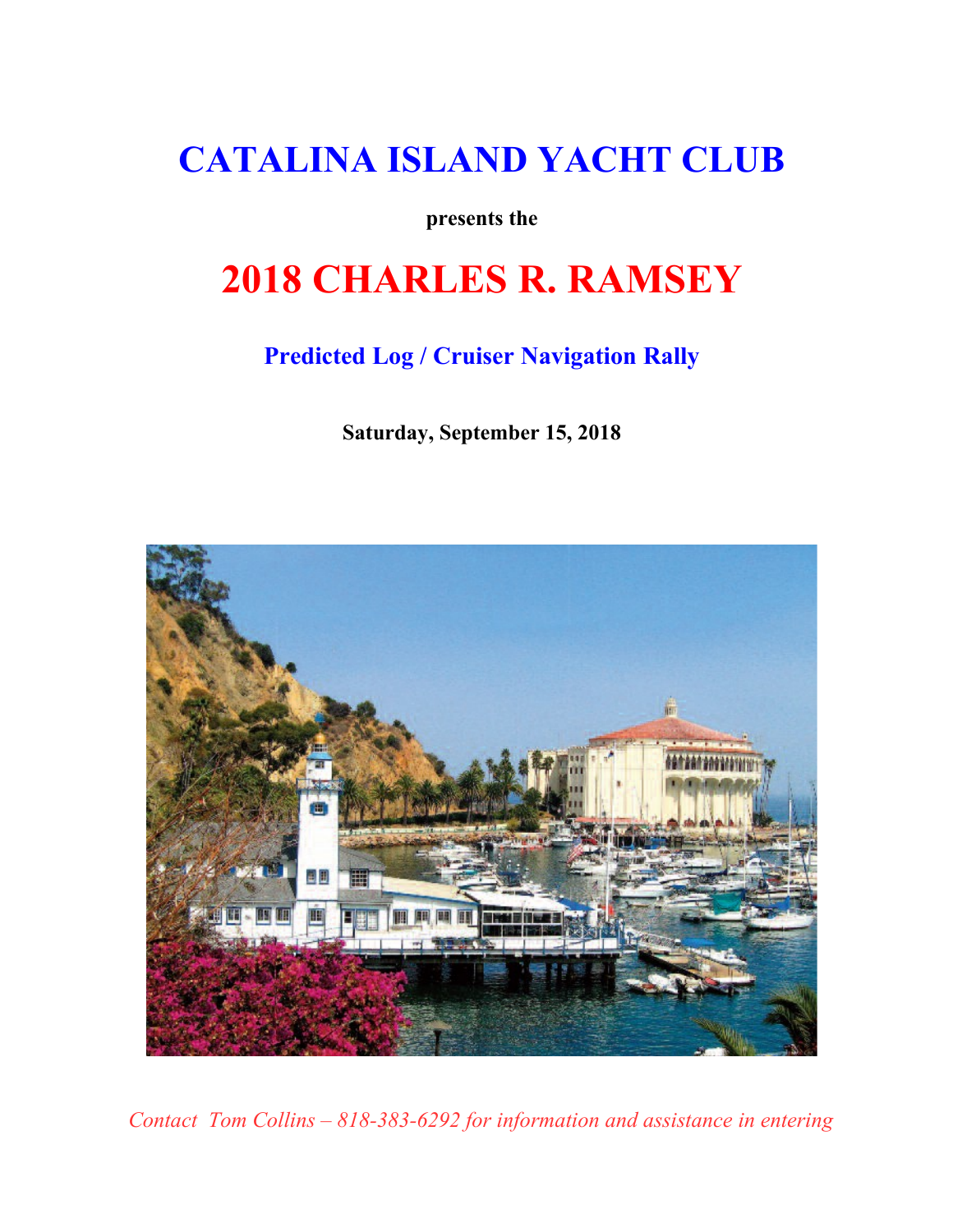#### **HISTORY OF THE CIYC RAMSEY RALLY**

When I first became active in predicted log racing in the early seventies, the Catalina Island Yacht Club's Ramsey predicted log rally was run on the second weekend in September and circled Catalina Island, starting and finishing at Avalon. It still runs in September and it still circles the Island. The Charles R. Ramsey Trophy is a very beautiful and traditional looking trophy that dates back to the nineteen-twenties. The Ramsey rally is probably the most stable rally on the Southern California Cruiser Association schedule. This is because it must be run after Labor Day - after the CIYC activities have died down, but before the Club closes for the season and removes the dinghy dock.

For the past twenty-five years the Ramsey has been one of the most popular rallies on the SCCA schedule. However, interestingly, in 1976 when I assumed the overall SCCA scoring responsibility, there were only three participants. I wasn't on that rally and when I asked for the logs for scoring, they indicated that they had forgotten and left them on the bar at the Club where they had discussed the outcome of the rally!

The next year was different. Andy Dahl of CIYC was responsible for the rally and there were twelve skippers; nine of them were CIYC members! Andy worked diligently on the rally and wrote in some very interesting twists. After all, how many ways are there to circumnavigate Catalina Island? Andy served as the Rally Chairman until the mid-nineties. More recently Steve Askew then Bill Findley have chaired the rally.

Another turning point was in 1984 when the Hollywood Yacht Club's Shultz Night Rally was changed from its traditional mid-July stand-alone night rally to a day rally run from Los Angeles Harbor to Isthmus on the Friday before the Ramsey. This had the advantage of shortening the Ramsey, which could then start from the Isthmus, as well as providing an added draw because SCCA season points could be earned for two rallies in a single weekend. I should note that in keeping with the SCCA policy of allowing only one rally's score to count toward the prestigious Brugman season trophy on a given weekend, the Shultz lost its Brugman designation in favor of the Ramsey which did not please HYC. Sixteen boats turned out for that rally in 1984 from many of the SCCA clubs. LBYC's Thol Simonson was the winner that year with a 1.102% error. Although there have been many changes over the years in the clubs hosting the Friday rally to the Isthmus, the popular combination of a Friday rally to the Isthmus coupled with the CIYC Ramsey lives on.

The Ramsey continues to this date as the one rally not to be missed in the SCCA season schedule. In addition to providing Avalon moorings for all skippers, CIYC members pull together to provide setups and great side dishes for the traditional "Cook your own" barbecue. The warm hospitality of the Club is certainly a favorite among the SCCA skippers.

Tom Collins, August 2007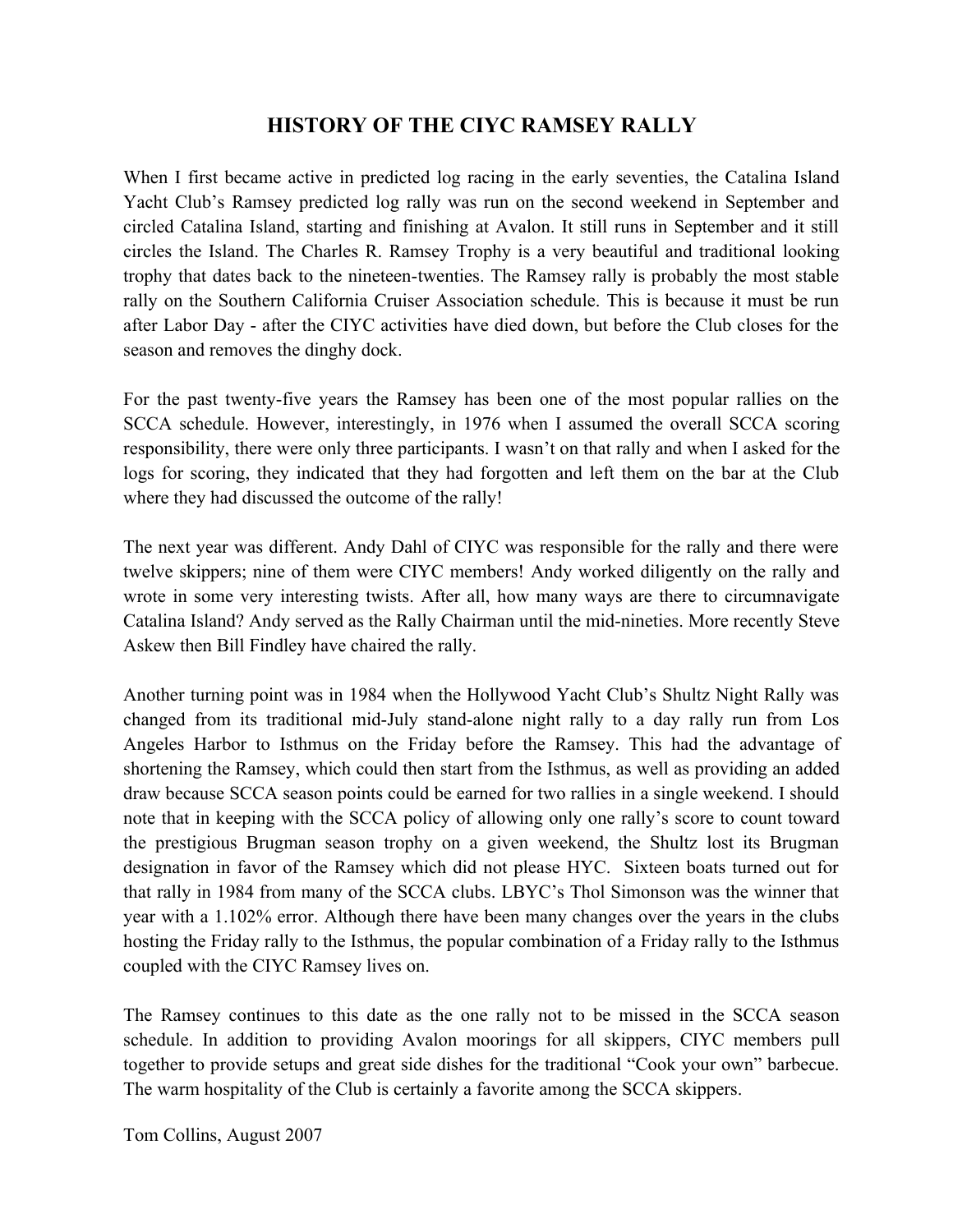### **THE CHARLES R. RAMSEY NAVIGATION RALLY**

#### Catalina Island

Saturday; September 15, 2018

- SPONSORED BY: Catalina Island Yacht Club
- SANCTIONED BY: Southern California Cruiser Association North American Cruiser Association
- RALLY RULES Latest SCCA Rules, download at: www.socalcruiserassociation.org/images/MASTER-RulesandBy-Laws.pdf
- TROPHIES: Ramsey Perpetual Trophy, Keeper trophies per SCCA rules, Points count toward: C. King Brugman, Bathke, Bobrick, Top Ten, Fall Series, Lurie 1<sup>st</sup>-Year, Peggy Bent Catalina Trophy and the Thol Simonson Team Trophy.
- ENTRY REQUIREMENTS: Open to all members in good standing of SCCA Member Yacht Clubs.
- RALLY COMMITTEE: Tom Collins, Committee Boat: Misty Sea Res: (818)-363-6292 Cell: (818)-383-6292
- SKIPPERS MEETING: There will be no skipper's meeting, Predicted logs to be sealed in envelope and given to Observer prior to start.
- OBSERVERS: Skippers to furnish.

LOG FORMS: www.socalcruiserassociation.org/FinalSCCALogForm-2.xls.pdf

- ACTUAL LOG SUBMITTAL: Turn in to the scorer along with predicted log and a timepiece check prior to 1400 hours.
- OFFICIAL SCORER: Tom Collins on Misty Sea.
- MOORING NOTE: After finishing the rally proceed to the red harbor patrol boat. State that you have participated in the SCCA log rally sponsored by Catalina Island Yacht Club and indicate the mooring you have been assigned; *side ties may be necessary*.
- RESERVATIONS: It is *imperative* that your reservation form is received *before* September 10th, in order to reserve moorings for Saturday night.
- DINGHY DOCK: Ramsey participants may use the CIYC facilities including the dinghy dock on Saturday, Sept. 15.
- SHORE BOATS: VHF 9 for transport to Club dock or the pier.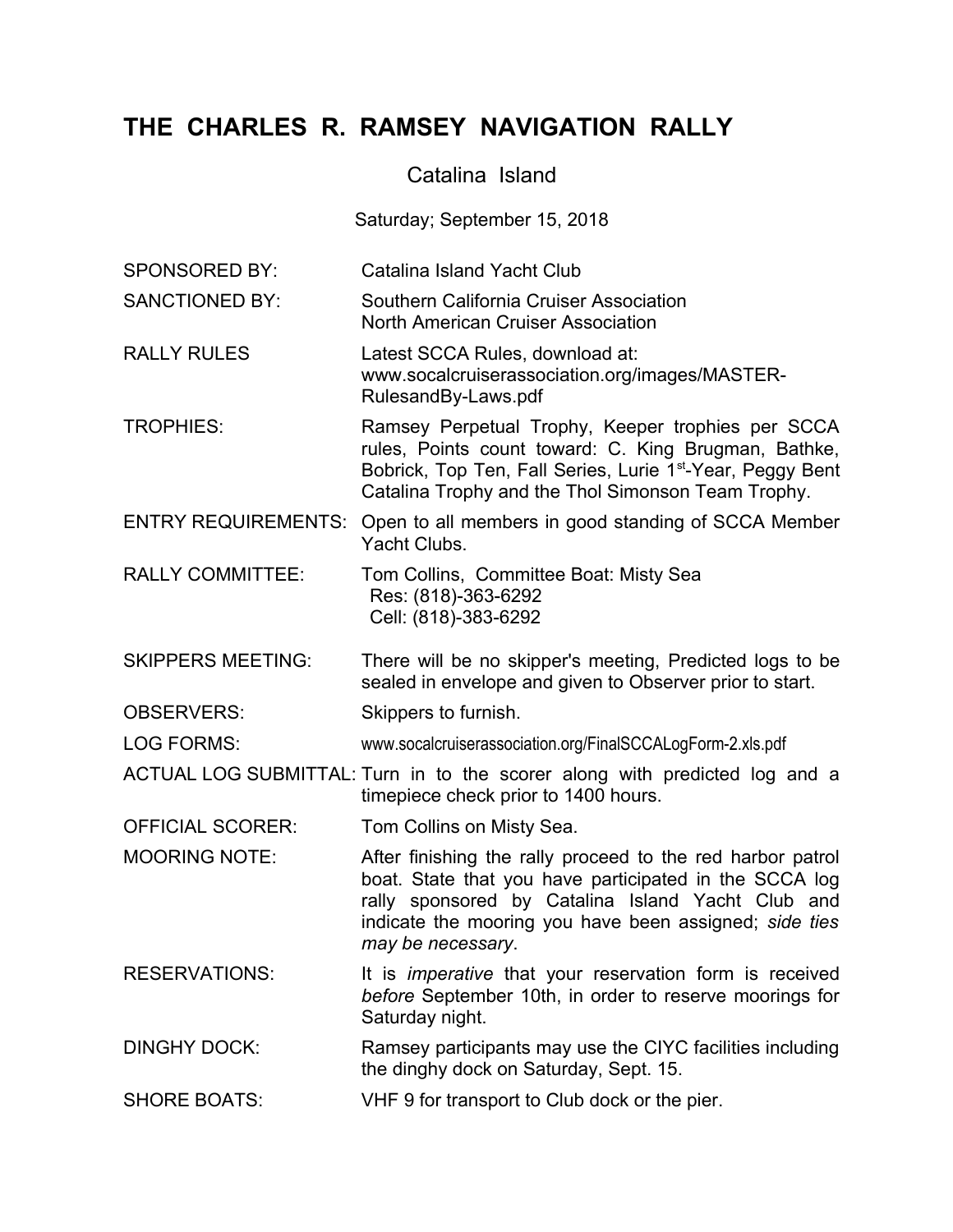### **COURSE - 2018 RAMSEY**

| START:   | Isthmus Harbor Reef Buoy G "1" FI G 4s                             | 50 yards stbd. |                           |
|----------|--------------------------------------------------------------------|----------------|---------------------------|
| WP 1:    | Eagle Reef Buoy R N "2"                                            |                | 50 yards port             |
| $CP 1$ : | <b>Arrow Point</b>                                                 |                | 100-150 yards port        |
| CP 2:    | Santa Catalina Is. West End Light FI 6s 76ft 9M 200–250 yards port |                |                           |
| TP 1:    | Proceed on same course for 500 yards after calling mark at CP 2    |                |                           |
| $CP3$ :  | Eagle Rock                                                         |                | abeam $@$ 20 fathom depth |
| CP 4:    | Whale Rock abeam while on course to CP 5                           |                | approx. 900 yards port    |
| WP 2:    | Lat. 33° 23.260' N, Long. 118° 31.760 W                            |                |                           |
| CP 5:    | <b>Ben Weston Point</b>                                            |                | abeam $@$ 20 fathom depth |
| TP 2:    | Lat. 33° 19.126' N, Long. 118° 28.152' W                           |                |                           |
| CP 6:    | Salta Verde Point                                                  |                | abeam $@$ 20 fathom depth |
| WP 3:    | Lat. 33° 18.249' N, Long. 118° 22.777' W                           |                |                           |
| CP 7:    | <b>Church Rock</b>                                                 |                | abeam $@$ 20 fathom depth |
| $TP_3$ : | Off Seal Rocks at Lat. 33° 18.262' N, Long. 118° 17.769' W         |                |                           |
| FINISH:  | Pebbly Beach (TANK N of TWO)                                       |                | 400-600 yards port        |

#### **NOTES & SPECIAL INSTRUCTIONS**

- Note 1: Compute start time to be 0800. Boats will start 2 minutes apart, fast boats first. Start times will be provided Friday night at the Scott awards dinner at the Isthmus or by cell phone 818-383-6292; call after 1830.
- Note 2: This is an open log rally. Skipper may view front and back of actual log throughout the rally. A scoring handicap will be applied.
- Note 3: Any and all equipment aboard the vessel may be used except that which is prohibited. Use of GPS including speed over ground is permitted.
- Note 4: Use of the following data from any source is prohibited: a. Clock time or elapsed time.
- Note 5: Note that in running the rally all specified mark passage distances may be exceeded in the interest of safety where necessary. Document such instances and necessity on the reverse of the Actual Log.
- Note 6: Be aware that the buoys at Start and WP 1 mark underwater reefs.
- Note 7: Rally communications: VHF 71. Relay may be necessary at times.
- Note 8: Chart: 18757; 11th edition. Distance 29.4 nautical miles.
- Note 9: Waypoint & Turnpoint times may be recorded on back of log.
- Note 10: This is an Easy Entry eligible rally. EZs *must* state speed on log.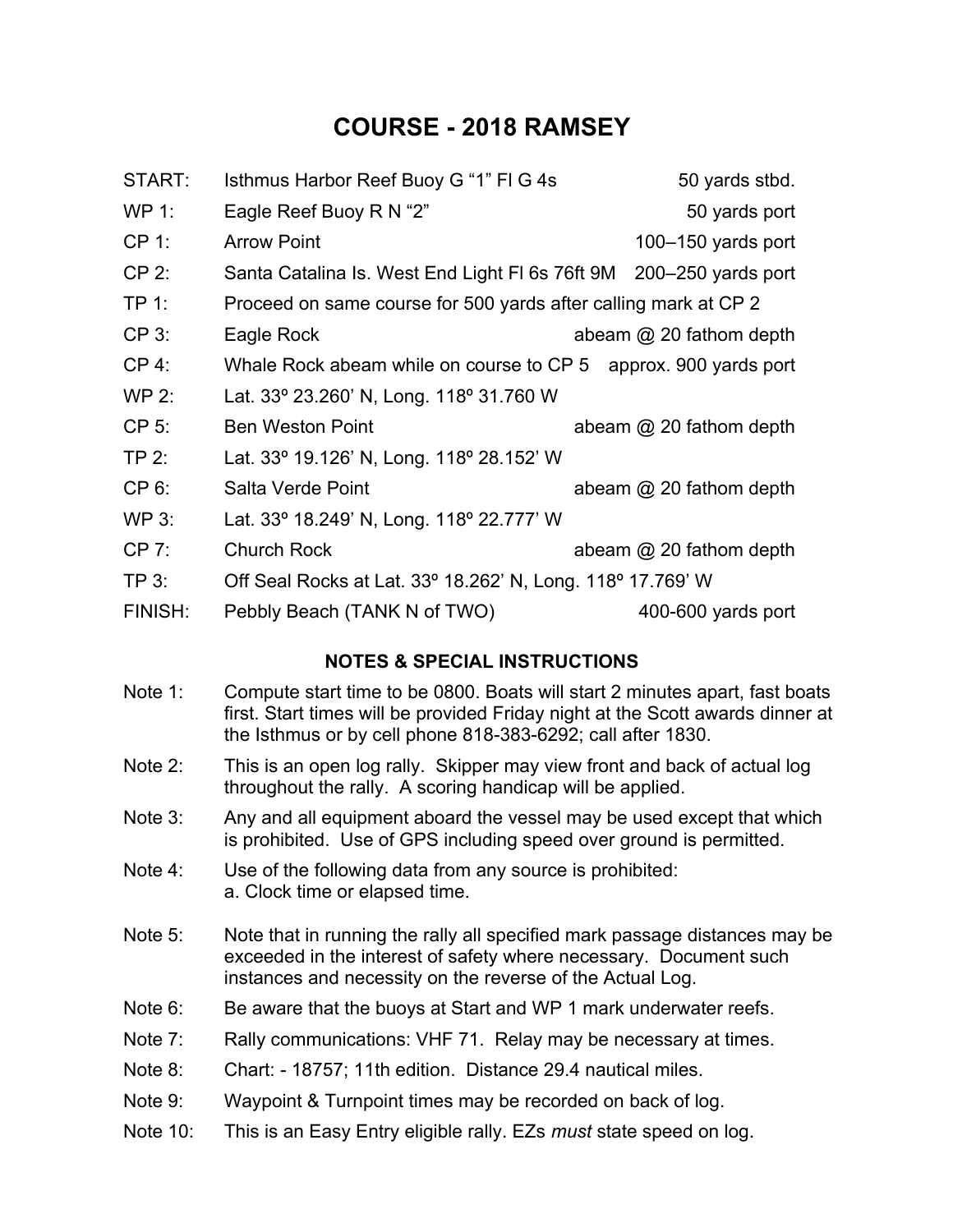## **2018 CIYC Ramsey Predicted Log Rally – Easy Entry**

A special feature of this year's Catalina Island Yacht Club Ramsey predicted log rally is the provision for Easy-Entry level skippers to enter without the need to run a measured mile or know the boat's speed, nor to prepare and submit a predicted log! The course is just twenty-nine miles around Catalina Island.

It's simple! All you need to do is submit the entry reservation attached to the rally instructions, call for a starting time and run the course. Call in advance and we'll answer any questions you might have and even provide an Observer if you need one. Saturday morning you'll go to the start buoy at the Isthmus, start at your assigned time, and follow the course described below. Just run the course at the speed you normally cruise. Your observer will record your times on the Actual Log as you pass the course checkpoints.

After your Actual Log is turned in, the Committee will use the times recorded on your first leg to compute your boat's actual speed, which they will then use to prepare a course prediction for your boat.

It's that simple! Come on out and join in the fun. You might even receive a trophy at the CIYC awards dinner on Saturday night.

| Mark                                             |         | <u>Hdg. Dist. Lat. Long.</u>   |                    |
|--------------------------------------------------|---------|--------------------------------|--------------------|
| Start - Buoy G1                                  | mag. nm |                                | 33°26.95 118°29.61 |
| WP1 Buoy RN2                                     |         | 304° 1.01 33° 27.68 118° 30.44 |                    |
| C1-Arrow Point                                   |         | 291° 1.85 33° 28.70 118° 32.30 |                    |
| C2-West End                                      |         | 260° 3.38 33° 28.85 118° 36.34 |                    |
| $TP-1$                                           |         | 260° 0.25 33°28.86 118°36.64   |                    |
| C3-Eagle Rock                                    |         | 156° 0.58 33°28.30 118°36.54   |                    |
| C4-Whale Rock                                    |         | 129° 3.40 33°25.64 118°34.01   |                    |
| C5-Ben Weston                                    |         | 129° 5.75 33°21.13 118°29.74   |                    |
| $TP-2$                                           |         | 134° 2.41 33° 19.13 118° 28.15 |                    |
| C6-Salta Verde                                   |         | 086° 2.34 33°18.76 118°25.39   |                    |
| C7-Church Rock                                   |         | 091° 4.87 33°17.64             | 118°19.72          |
| $TP-3$                                           |         | 057° 1.75 33° 18.26 118° 17.77 |                    |
| Finish-Pebbly Bch 333° 1.83 33° 20.03 118° 18.29 |         |                                |                    |

### **Headings for the 2018 CIYC Ramsey Course**

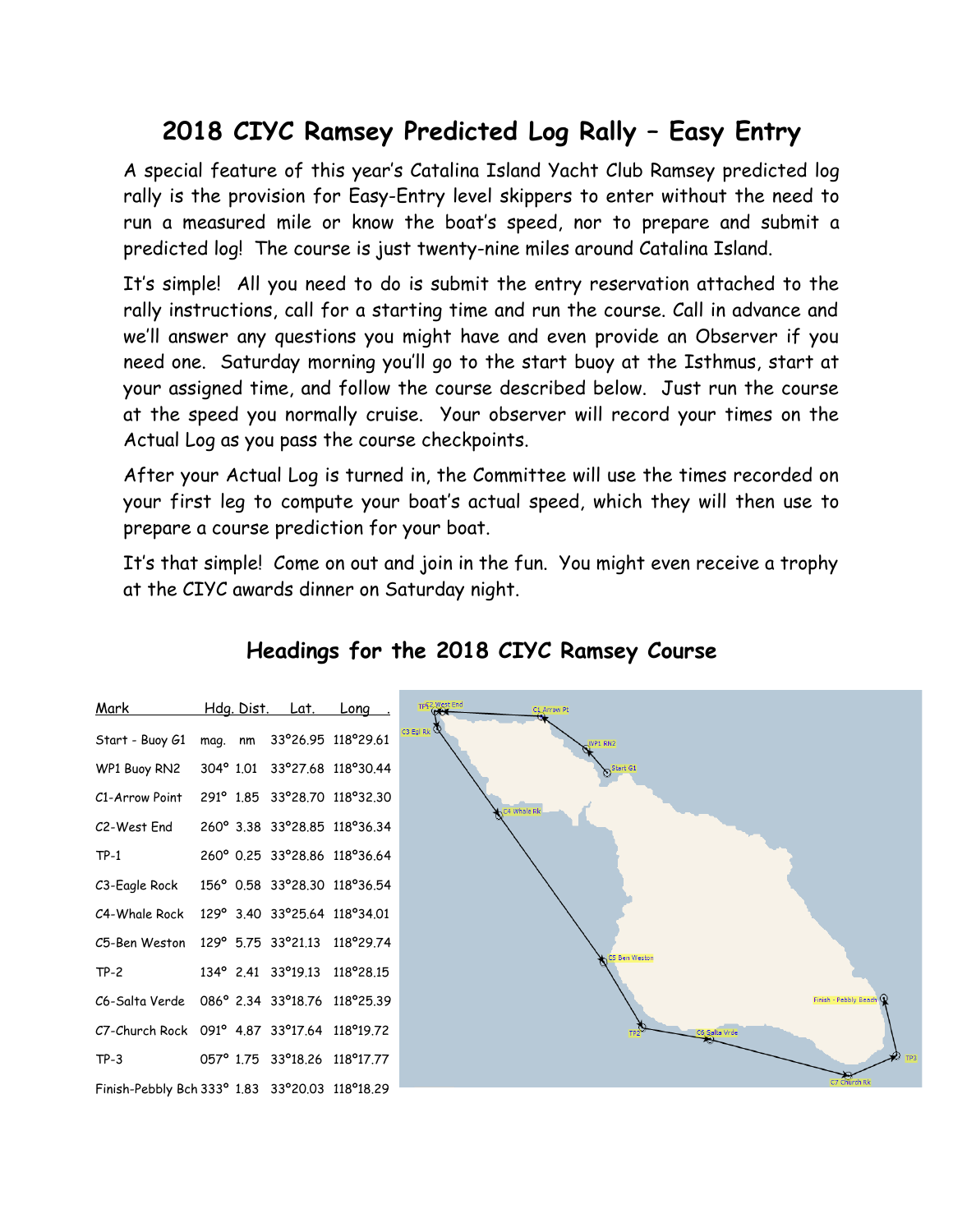### **2018 CIYC Ramsey Cruiser Navigation Rally**

### **DINNER AND TROPHY PRESENTATION**

Saturday; September 15th, 2018

No-Host Cocktail Party at 1830 Steak filet dinner will be served by the Club In a Joint event with the CIYC Salute to the Arts Festival *Pay at the door – price to be determined (cash or check, no C.C.) Note: CIYC bar only accepts credit cards* Results and trophy awards following dinner *INFORMAL - ISLAND CASUAL DRESS* 

#### **RAMSEY RALLY RESERVATION**

|                                                                              |                                                                                                                                                                                                                                                                                                                                                       | Copy to an e-mail, or mail this form to arrive <b>before</b> Sept. 10, 2018      |  |  |  |  |  |  |
|------------------------------------------------------------------------------|-------------------------------------------------------------------------------------------------------------------------------------------------------------------------------------------------------------------------------------------------------------------------------------------------------------------------------------------------------|----------------------------------------------------------------------------------|--|--|--|--|--|--|
|                                                                              |                                                                                                                                                                                                                                                                                                                                                       | (CIYC submits their mooring requests to Avalon Harbor Dept. on Monday Sept. 10!) |  |  |  |  |  |  |
| Phone: ____________________                                                  |                                                                                                                                                                                                                                                                                                                                                       |                                                                                  |  |  |  |  |  |  |
|                                                                              |                                                                                                                                                                                                                                                                                                                                                       |                                                                                  |  |  |  |  |  |  |
| Predicted Boat Speed: ______ knots                                           |                                                                                                                                                                                                                                                                                                                                                       |                                                                                  |  |  |  |  |  |  |
| Mooring is desired? _______, If yes:                                         |                                                                                                                                                                                                                                                                                                                                                       |                                                                                  |  |  |  |  |  |  |
| Boat length: _________                                                       |                                                                                                                                                                                                                                                                                                                                                       |                                                                                  |  |  |  |  |  |  |
|                                                                              |                                                                                                                                                                                                                                                                                                                                                       | Documentation or CF number: (mandatory for mooring)                              |  |  |  |  |  |  |
| Number dinners? - Pay at door, cash or check only                            |                                                                                                                                                                                                                                                                                                                                                       |                                                                                  |  |  |  |  |  |  |
| Send this form to:                                                           |                                                                                                                                                                                                                                                                                                                                                       |                                                                                  |  |  |  |  |  |  |
| <b>Tom Collins</b><br>3551 Running Tide Circle<br>Huntington Beach, CA 92649 | $or$ and $\overline{or}$ and $\overline{or}$ and $\overline{or}$ and $\overline{or}$ and $\overline{or}$ and $\overline{or}$ and $\overline{or}$ and $\overline{or}$ and $\overline{or}$ and $\overline{or}$ and $\overline{or}$ and $\overline{or}$ and $\overline{or}$ and $\overline{or}$ and $\overline{or}$ and $\overline{or}$ and $\overline{$ | e-mail to: admiral@ktb.net                                                       |  |  |  |  |  |  |